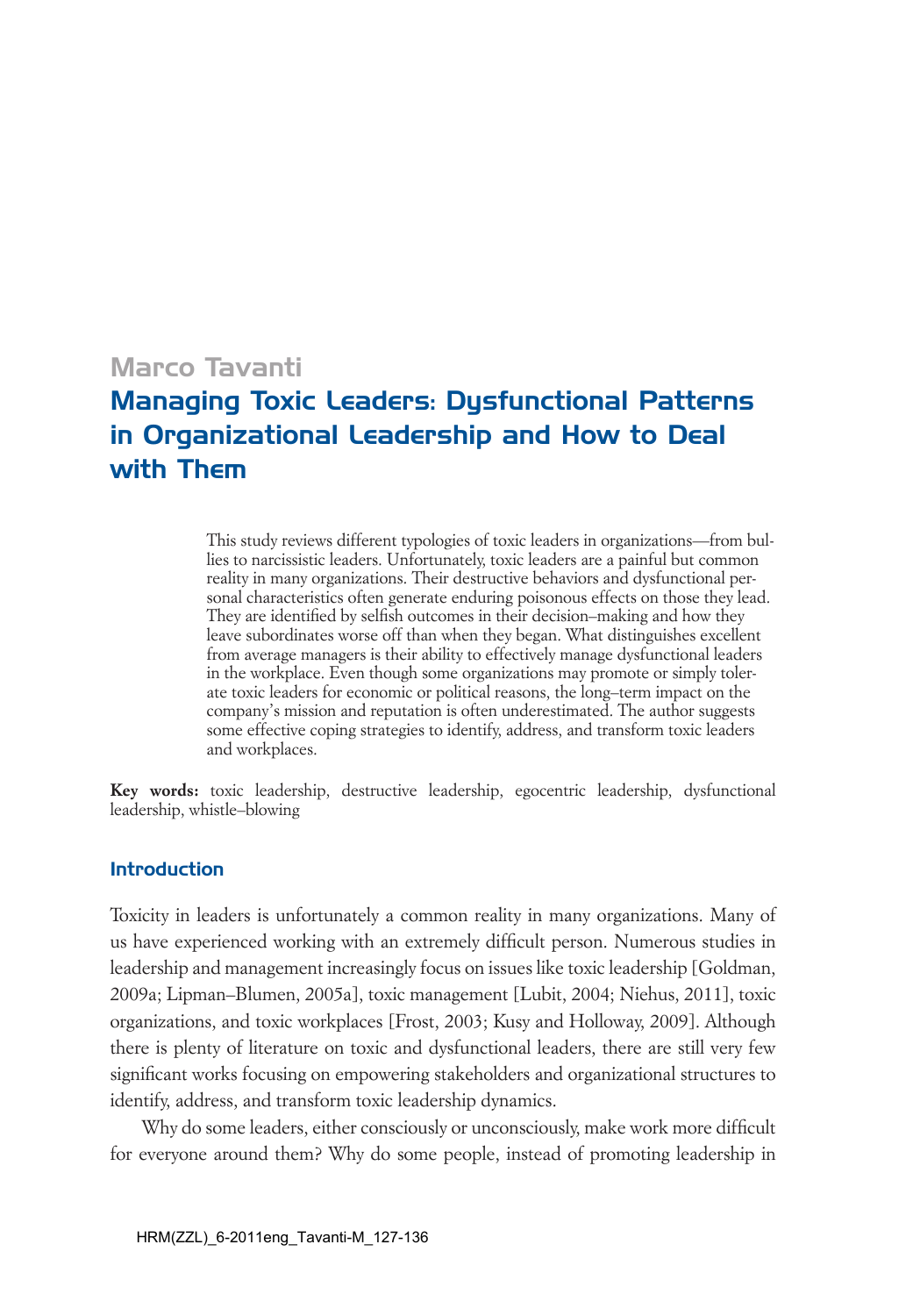*others, appear to rejoice in the struggles of others? What are the dynamics that drive a leader to become toxic for the people around him? These questions require research–* based analysis and practical tools to help identify, cope, and neutralize the negative *dynamics of toxic leaders in the workplace. They also require revisiting organizational priorities by including the assessment of a leader's performance not only on financial, but also on their respectful behavior at work and the long–term impact of their conduct on stakeholders. Between legal dispute settlements, low morale, and lower productivity, the organizational costs of an abusive leader can be enormous. Gallup estimates that a typical organization has \$3,400 in lost productivity for every \$10,000 of payroll due to "disengaged employees"—one of the primary symptoms of dysfunctional toxic leaders [Buckingham and Coffman, 1999]. Toxic leadership can have high human and financial costs by disengaging employees who are more likely to quit and increase turnover in the organization with consequent higher search, hiring, and training costs [Branham, 2005]. The false perception of the toxic leaders' high performance is unmasked by hidden costs*  in the organization or by the "carcasses of those who work for them" [Reed, 2008: 68].

*This article reviews research–based studies on toxic leadership and helps find ways to address this challenging reality. Through an analytical review of experts' perspectives,*  we examine some of the major dysfunctional dynamics of top leaders in the workplace and then offer both interpersonal and organizational suggestions to recuperate personal *sanity and organizational health. This work is based on the author's leadership coaching experience along with interviews and observations of various leaders, followers, and administrators of higher education institutions, nonprofits, and private companies in the United States and Europe. The "action" value of this analysis focuses on naming the toxic dynamics to empower the stakeholders with strategies to face their work environments. In the words of author Marsha Petrie Sue, "the reality is that difficult workplace circumstances are bound to arise, and when they do there are only three options: take it, leave it, or change it" [Sue, 2007, 2010].* 

## Defining and Recognizing Toxic Leaders

*The term "toxic leader" was originally phrased by Dr. Marcia Lynn Whicker's 1986 analysis of three distinct types of leaders in organizations: the "trustworthy" (green light), the "transitional" (yellow light), and the "toxic" (red light). Toxic leaders are bullies,*  enforcers, and street fighters. They are "maladjusted, malcontent, and often malevolent *and malicious people" who succeed by tearing others down and "glory in turf protec*tion, fighting, and controlling others rather than uplifting followers" [Whicker, 1996: *66]. They have a "deep–seated but well–disguised sense of personal inadequacy, selfish*  values, and cleverness at concealing deceit" [Whicker, 1996: 12]. Jean Lipman-Blumen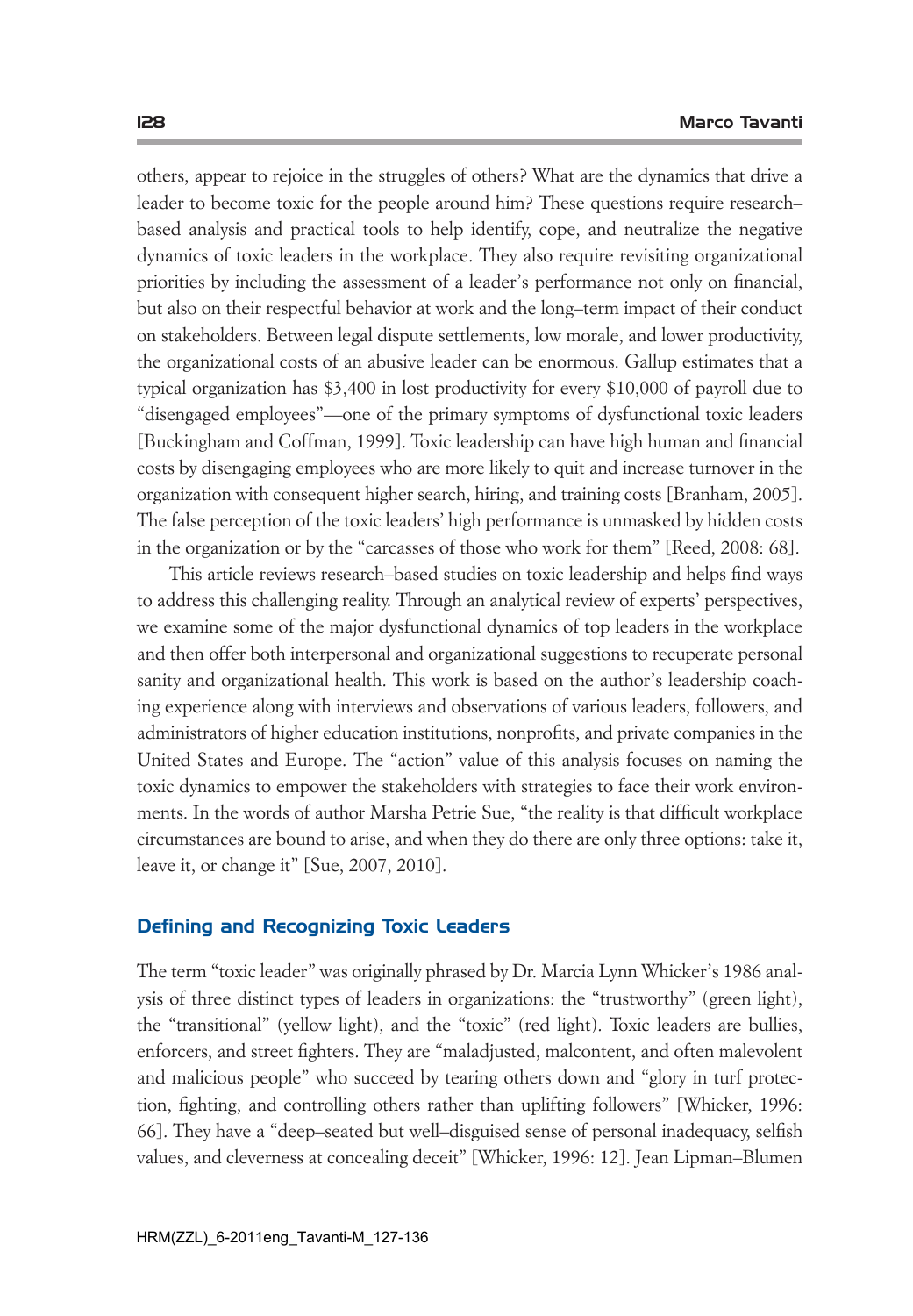*describes toxic leaders as "those individuals who, by virtue of their destructive behaviors*  and their dysfunctional personal qualities or characteristics, inflict serious and enduring *harm on the individuals, groups, organizations, communities and even the nations that they lead" [Lipman–Blumen, 2005b: 30].*

*Toxic leaders are not to be confused with transactional leaders or difficult people [Edwards and McGrath, 2009; Tavanti, 2008; Whicker, 1996]. As Paul Glass [2002] suggests, we all need to learn effective strategies and attitudes to deal with difficult personalities in the workplace. Learning to deal with different and difficult personalities is a challenge for both leaders and followers [Ury, 1991], but difficult people may not be necessarily "toxic." On the one hand, a decisive, demanding, and sometimes verbally*  abusive leader may not necessarily be "toxic" to subordinates and the organizational *unit.* On the other hand, even charming and cheerful leaders may be toxic. It is not *necessarily the attitudes and style of communication that make a leader toxic; it is the systemic discouraging effects that often indicate toxic dynamics. Toxic leaders might be*  highly competent and effective in their jobs, but they contribute to an unhealthy climate *among their peers and subordinates with consequences far beyond the morale of a few victims. George E. Reed's [2008] analysis of toxic leaders in the US Army identifies three key characteristics of the toxic leader syndrome: 1) An apparent lack of concern for the well–being of subordinates; 2) A personality or interpersonal technique that negatively affects organizational climate; 3) A conviction by subordinates that the leader is motivated primarily by self–interest [Reed, 2008: 67].* 

Toxic leaders are difficult to detect and recognize. They are frequently protected *by their followers and/or the organizational structure. Toxic leaders are generally highly competent and effective in the short–sighted sense, but in the long run they carry high human and financial costs. The most common set of "toxicity" symptoms are (1) when the leader has an apparent lack of concern for his subordinates; (2) the conviction by the subordinates that their leader is primarily motivated by self–interests, and (3) when personal and interpersonal dynamics negatively affect organizational climate [Reed, 2008].* 

*Kusy and Halloway [2009] compare the hidden costs and consequences of toxic leaders of an organization to an iceberg in the fog. What is barely visible is the toxic leader's behavior (tip of the iceberg), but the human impact, productivity, and bottom line losses (bottom of the iceberg) are invisible [Kusy and Holloway, 2009: 12–13]. A toxic atmosphere in leadership and organizational dynamics may result from a strong emphasis on final results rather than the process to get there. In general, toxic leaders are characterized by fighting and controlling rather than uplifting and inspiring. They like to succeed by tearing others down.*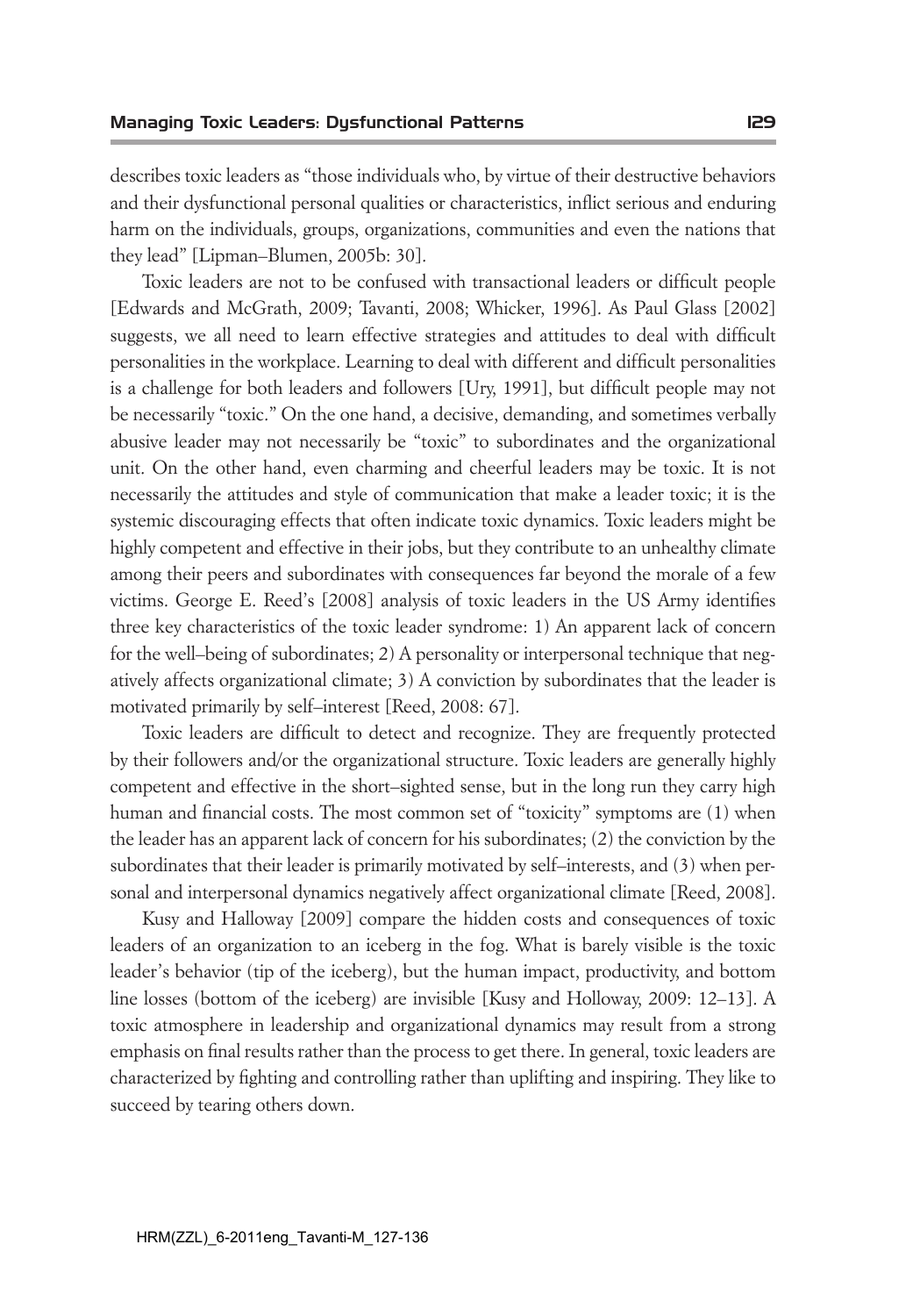#### Toxic Dynamics in Managers and Leaders

*In his article "Stop Toxic Managers before They Stop You," Gillian Flynn [1999] provides a description of the toxic dynamics recognizable in leaders and managers who bully, threaten, yell, and who determine the climate of the office based on his or her mood swings. "Call it what you want––poor interpersonal skills, unfortunate office practices––but some people, by sheer, shameful force of their personalities, make working*  for them rotten. We call them toxic managers. Their results may look fine on paper, but *the fact is, all is not well if you have one loose in your workforce: It's unhealthy, unproductive and will eventually undo HR's efforts to create a healthy, happy and progressive workplace" [Flynn, 1999: 40].* 

*According to Jean Lipman–Blumen's The Allure of Toxic Leaders [2005a], toxic leaders' destructive behaviors are recognizable in one or more of the following actions:* 

- *1) Leaving followers worse off: This is applicable to followers and other stakeholders "dependent" or in need of the leader's action. The action and relations are often characterized by destructive and diminishing dynamics such as undermining, demeaning, intimidating, or incapacitating. It starts from the toxic leaders' intention*  to dominate or eliminate their own followers when there is a perceived competence. *When incompetence becomes salient, the leaders' toxicity is less evident and the harm made unintentionally.*
- *2) Violating rights and dignity: As it is for political leaders and dictators, the violation of human rights or organizational compliance is often recognizable in the action of toxic leaders toward followers and dependents. This dynamic is based on the assumption that only the leader knows the truth and acts justly. Therefore, the respect of other people's dignity, opinion, or ability is necessarily functional to the leader's success and his or her interpretation of organizational success.*
- *3) Spinning news and events: They consciously and strategically feed their followers news that enhances the leaders' power, superiority, and diminishes or alters other people or unit's values. By doing so, toxic leaders persuade followers that only the leader can save them or the organization. They also create a situation of leader– dependency while impairing followers' capacity to act independently. With the intention of reaffirming the leaders' authority, toxic leaders often feed followers with misdiagnosed issues and problems.*
- *4) Promoting or ignoring incompetence: The shortcomings in an organization are always directed toward the reaffirmation of ego–centered management systems. Therefore,*  followers who are willing to subserve the egomaniac toxic leader will be promoted, *no matter their competency. On the other hand, competent managers who do not*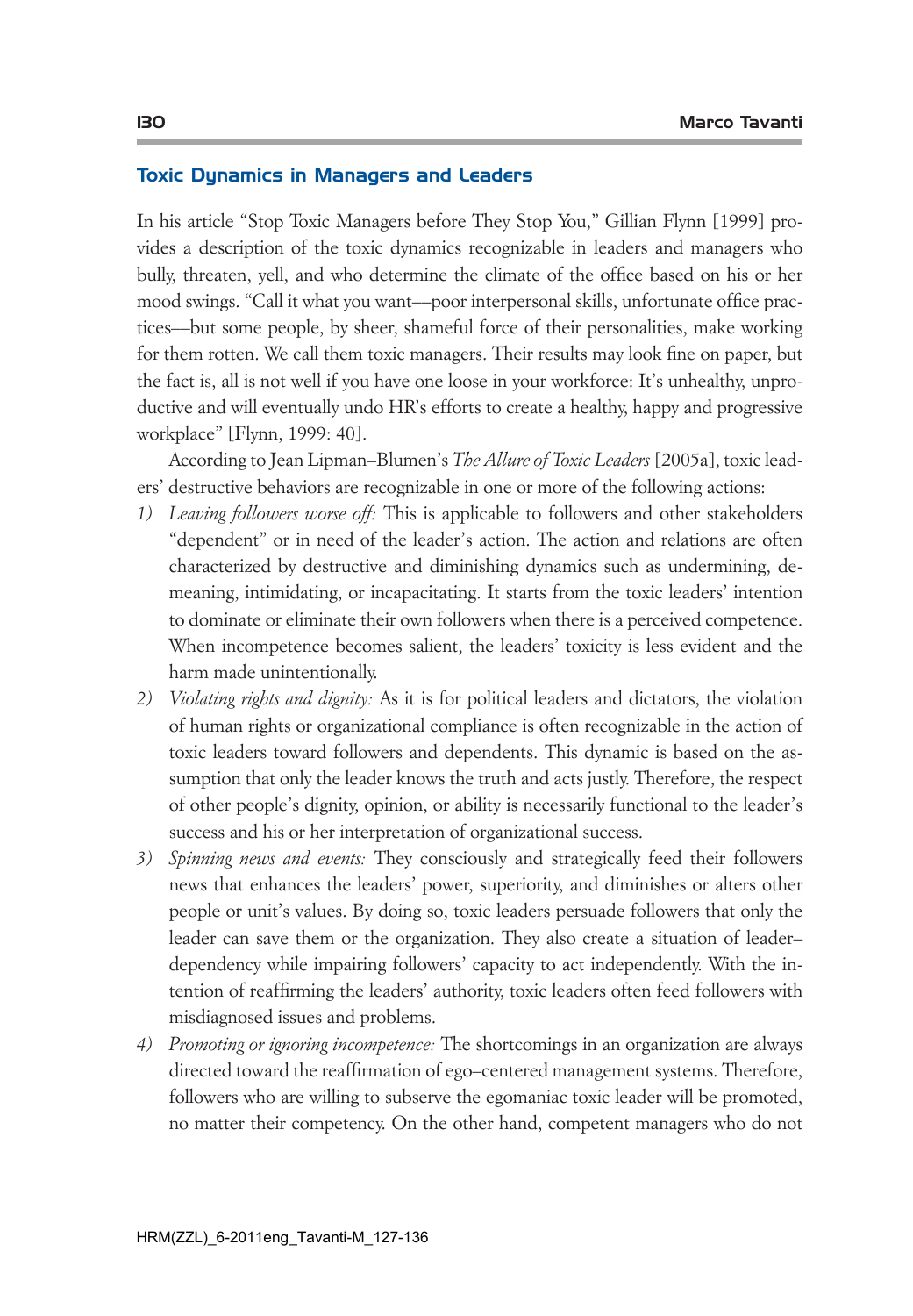*express subservient behaviors or what is not immediately beneficial to the toxic leader's agenda are systematically excluded.* 

*Schmidt's [2008] Toxic Leadership Scale includes abusive supervision, authoritarian leadership, narcissism, self–promotion, and unpredictability among other dysfunctional dynamics. Alan Goldman's [2009a] study suggests that toxic leaders often display psychological disorders varying from "adult attention deficit disorder" to passive aggressive personality disorders, to borderline personality disorders and narcissistic personality disorder. They display some preferred managerial methods like micromanaging, ego– management (narcissism), and managing by fear (bullying).* 

*Toxic Micromanagers: Toxic leaders who micromanage their subordinates want to demonstrate their superiority and dominance. The excessive control or attention to details, a characteristic of a micromanaging style, becomes dysfunctional when utilized as instrument of systemic control and influence over subordinates. Micromanagers in leaders reflect their lack of trust in the subordinate's capacity to make decisions and carry on with a project. The focus is as much on quality control of the product as reflecting a dynamic directed toward reinforcing the ego and supremacy of the leader. Hence, micromanagers are usually irritated when a subordinate makes decisions without con*sulting them, even if the decision is beneficial to the organization and it is within the *subordinate's level of authority.*

*Toxic Narcissists: Many toxic leaders appear to exemplify, in a variety of degrees and*  facets, narcissistic personality disorders. Current research does not sufficiently explain *the "accepted" level (hence, nontoxic) of ego–centered and narcissistic behavior in a leader. A small dosage of "ego" may be instrumental in leaders to express entrepreneurship and find the energy to be innovative. However, excessive narcissistic and ego–centered personalities may be detrimental to organizational systems and values.* 

*Toxic Bullies: Toxic leaders who manage by fear aim to control people by using threats in a direct and indirect way, invoking fears, for example, of getting fired or earn*ing a low performance rating. In their interpersonal relations, toxic leaders often reflect *bullying dynamics. A bully leader is defined as "someone who places targets in a submissive, powerless position whereby they are more easily influenced and controlled, in order*  to achieve personal or organizational gains" [Harvey et al., 2007: 117]. If the behavior *is not regulated through policies and monitoring by the HR administration [Vega and Comer, 2005], the combination of bullying and leadership can be quite toxic for subordinates and the organization. As the only thing the bully leader respects is authority from*  above, the higher administration of an organization has the responsibility to properly address issues of bullying in the workplace, particularly when associated with people *in leadership. Unfortunately, studies show that workplace and leadership bullying has grown exponentially in the last decade [Hodson et al., 2006]. So, what can a subordi-*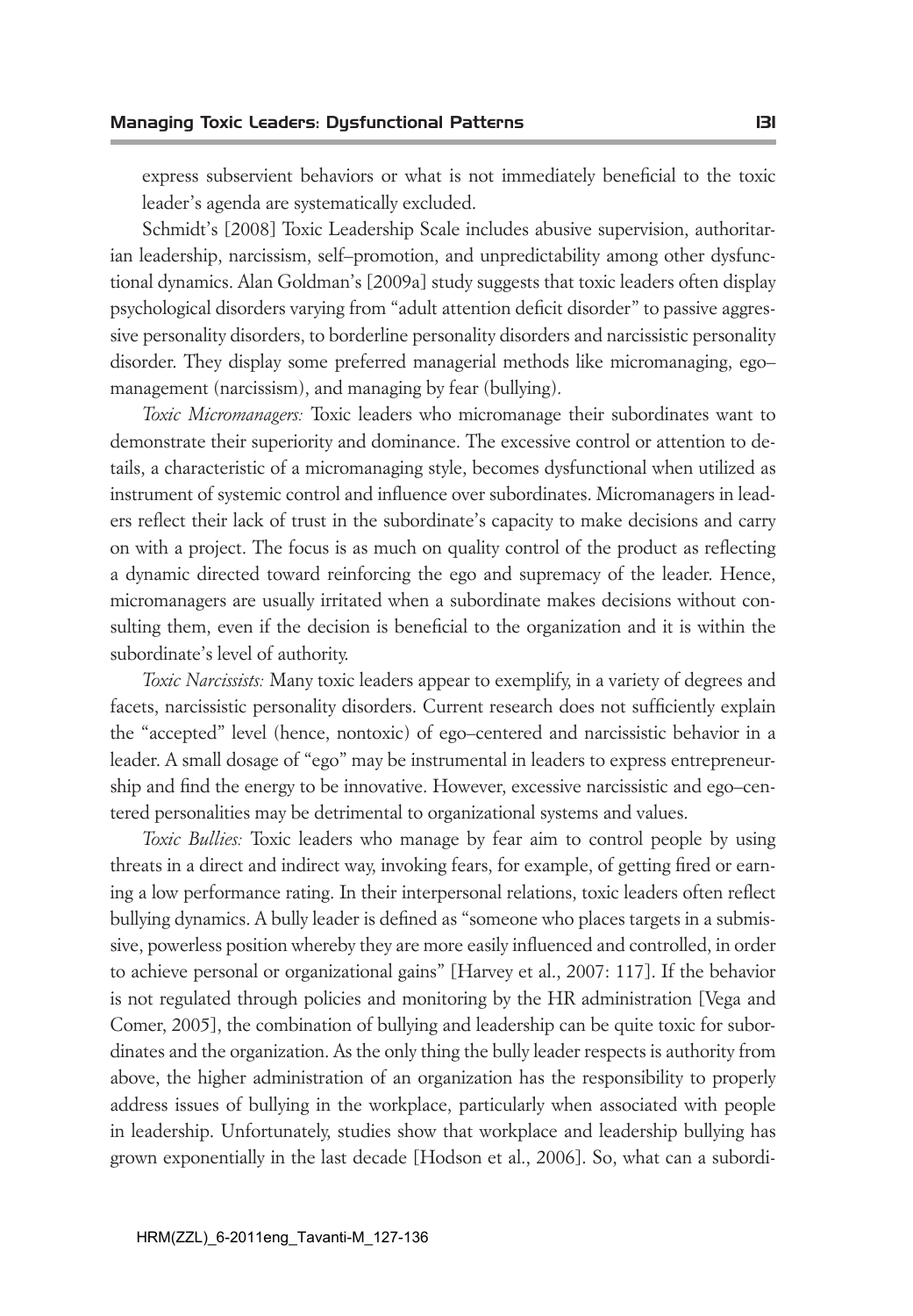*nate do when he or she is the target of a bully leader or other dysfunctional toxic leader dynamics?* Scholars and leadership development experts suggest the following practical *strategies and solutions to defuse bullying behaviors, survive toxic leaders, and eventually transform them.* 

# Surviving and Transforming Toxic Leaders

*Lipman–Blumen's [2005a] strategies to survive and overcome toxic leaders includes: 1) Take risks by confronting your own anxiety; 2) Seek the leader within you and foster accountability and democratic processes; 3) Appreciate the more disillusioning (realistic)*  leaders instead of the "paradise–promising" toxic leaders; 4) Forego the illusion that the *followers are the "chosen ones." In Lipman–Blumen's view the true antidote to toxic leaders is represented by the South African (Zulu) concept of <i>ubuntu*, caring for each *other's well–being. For example, we are defined "through the otherness of other human beings" [Lipman–Blumen, 2005a: 244].* 

*Marcia Lynn Whicker, author of Toxic Leader [1996] suggests to:*

- *1) Be aware that toxic leadership is a real threat to organizational health.*
- *2) Talk to toxic leaders in a non–threatening way, but let them know you are aware.*
- *3) Work through the organizational channels to express concern about the situation.*
- *4) Put everything in writing, you may need documentation later on.*
- *5) Identify trustworthy leaders in the organizations and reach out to them.*
- *6) Be firm at every step and refuse to engage in dysfunctional behaviors.*
- *7) Maintain productivity despite efforts by others to undermine it.*
- *8) Take a long run view and try to ignore petty slights and actions.*
- *9) Refuse to participate in secret meetings and agreements.*
- *10) Remember that toxic leaders are fundamentally flawed and will eventually self–destruct [Whicker, 1996: 177].*

*Dr. Robert Sutton's provocative work uses a more colorful adjective to describe the toxic leader dilemma. His book, The No Asshole Rule: Building a Civilized Workplace and Surviving One that Isn't* [2007] is the result of several years studying dysfunctional *behaviors in leaders, co–workers, and organizations. Synthesizing his recommendations, leaders can diminish their toxic behaviors by adopting the following actions:*

- *1) Face their past and try to be their authentic self.*
- *2) Avoid making people feel humiliated, de–energized, or belittled.*
- *3) Avoid mistreating less powerful people.*
- *4) Focus on win–win–win (others, self, and the organization).*
- *5) Not thinking to be better or worse than others (be humble).*
- *6) Focus on the similarities and synergies with others (rather than the differences).*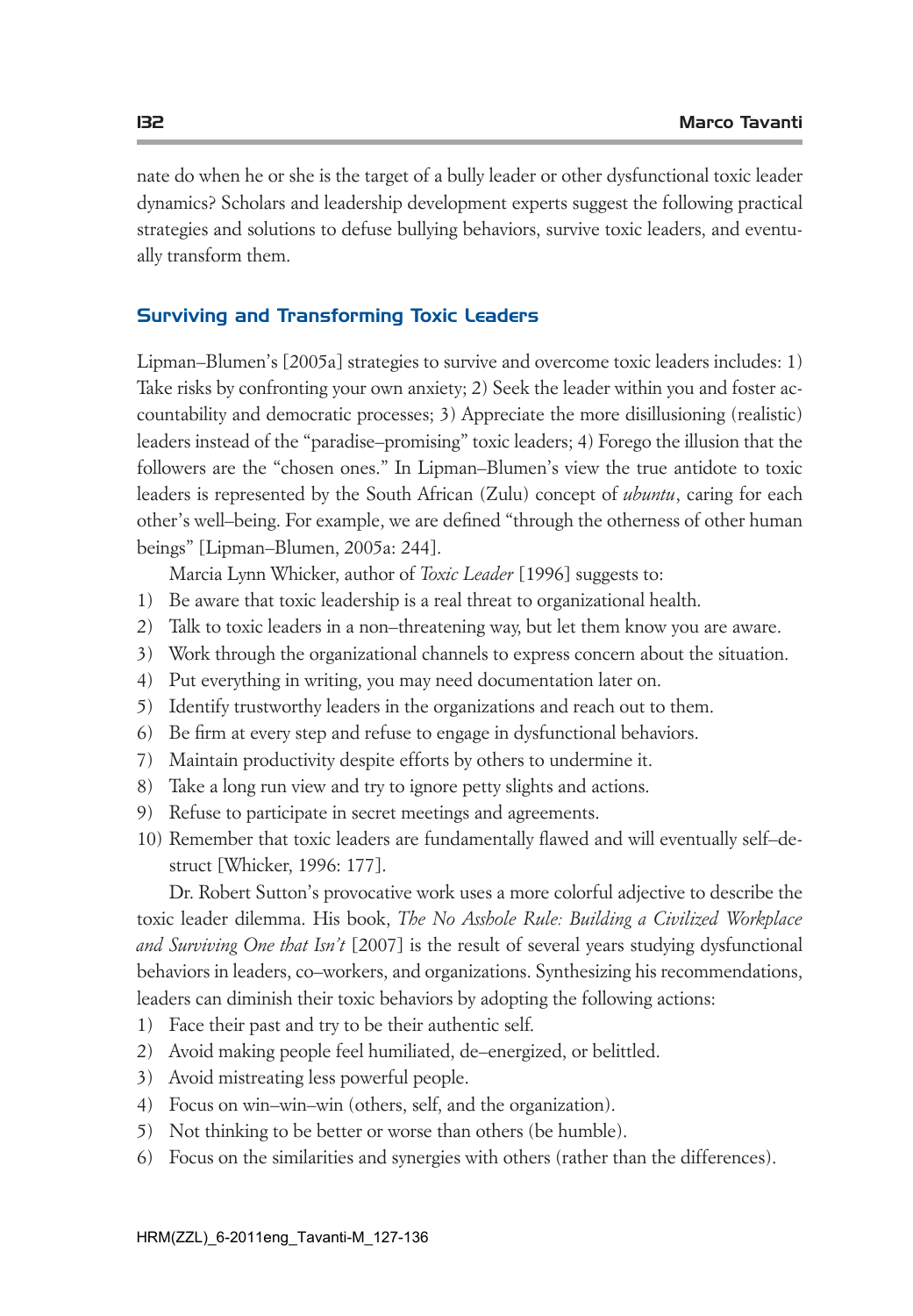*7) Be happy and satisfied with themselves (no reason to stomp on others).*

*Subordinates and followers can benefit from practical strategies and antidotes to "deal" [Sutton, 2007], "cope" [Lubi,t 2004], and "survive" [Gangel, 2008] toxic leaders at work. Subordinates may find one or more of the following "behavioral antidotes"*  useful or effective. Preferably these are done in consultation with a coach–mentor, an *ombudsperson, or a trustworthy leader in the organization.*

- *1) Develop indifference and emotional detachment.*
- *2) Look for small wins and small victories that can keep you going.*
- *3) Limit your exposure with the toxic individual.*
- *4) Expose them through whistleblower and other HR–compliance channels.*
- *5) Stand up to them and hold them accountable.*

*Transforming toxic leaders is not a feasible option for individual subordinates alone—it is an organizational and systemic responsibility. "One brave person without a system of support cannot solve the problem of toxicity. After all, if it takes a village to*  raise a child, then most certainly it takes an organization working together to change the *tide of toxicity" [Kusy and Holloway, 2009: 50]. In his book Transforming Toxic Leaders, Alan Goldman [2009b] suggests that transformation can be achieved by strategically moving around the chess pieces in an organization and by addressing "individual psychological and emotional toxins" [Goldman, 2009b: 21]. Unlike most other publications that view toxic leaders as a dysfunctional phenomena and destructive "cancer" in organizations, Dr. Goldman argues that most highly productive leaders have some toxic qualities instrumental to their success. Therefore, toxic leaders could become an asset to organizations, but only when administrations do not dwell on it, but provide appropriate*  interventions to detoxify and transform toxicity into opportunity [Goldman, 2009b].

*Unfortunately, most organizational structures are complicit with toxic leadership dynamics. Dr. Goldman's book, Destructive Leaders and Dysfunctional Organizations [2009a] states that the danger of these dynamics come mostly on the side of the organization that either does not have the right mechanisms to detect toxicity, are blindsided by the toxic leader, or simply allow toxicity to exist because of convenient returns. When toxicity is tolerated, overlooked, or avoided, it metastasizes and erodes productivity, motivation, creativity and engagement. Failure to address toxicity in leaders and organizations may have a long–term effect on the image, finances and turnover in the organization. Like the human body, Frost [2003] suggests that organizations should start a process to detoxify from unhealthy leadership and workplace dynamics. They should focus their energy on identifying and empowering "toxin detectors" and "toxin healers." Give voice and appropriate channels of communication, evaluation and review by peers, subordinates, and other stakeholders. These health checks can also be performed*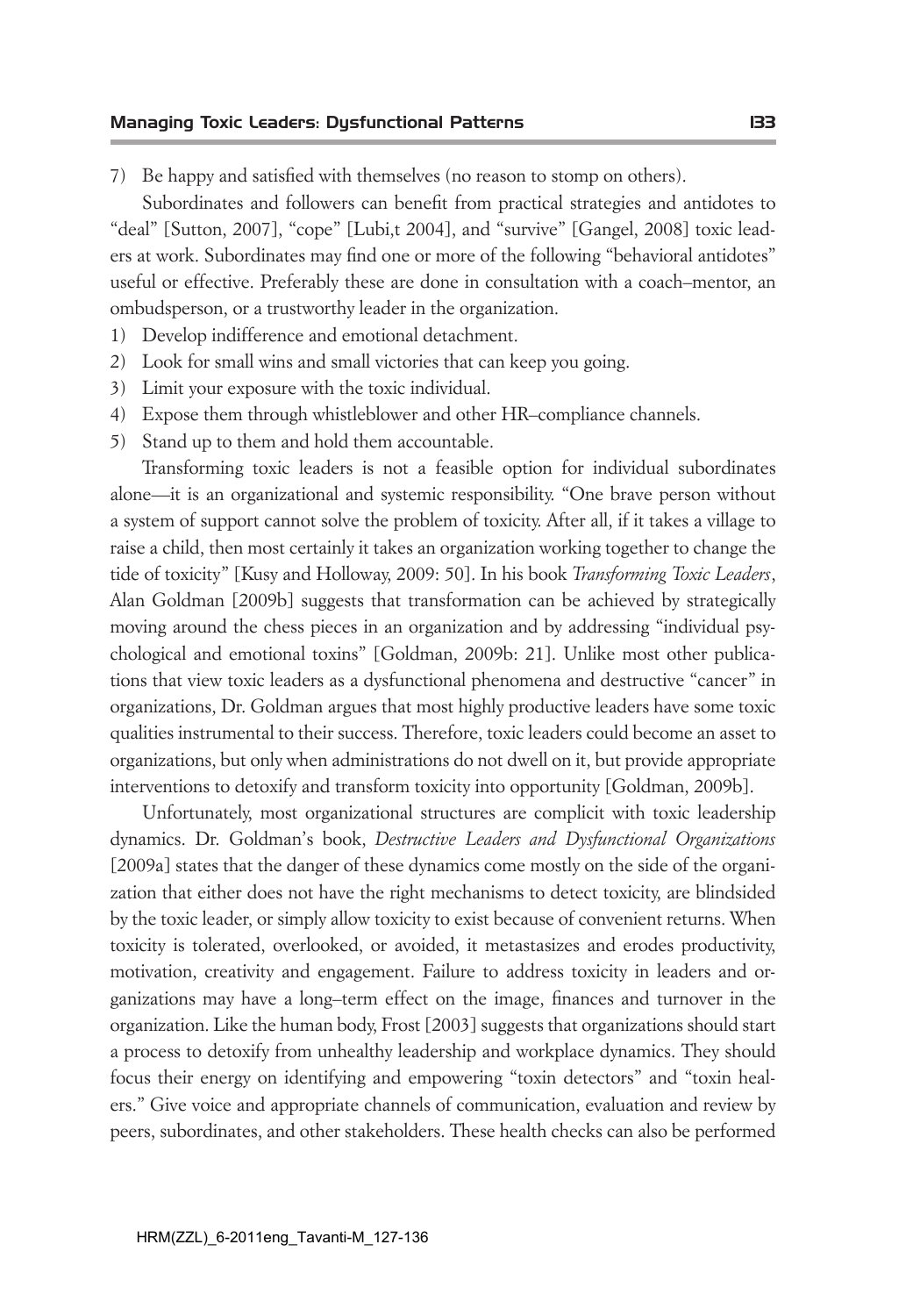*through the formal services of ombudspersons, HR, or through the informal services of supportive personnel.* 

# Conclusions and Recommendations

*This article has offered an overview of toxic leadership, its typology and consequences in organizations. Key resources and insights were suggested to identify, address, and transform toxic leaders in an organization. In their narcissistic or bullying manner, these leaders are a common reality in many organizations. Dealing with them, and eventu*ally transforming them, requires a systemic approach [Kusy and Holloway, 2009: 11] *that begins with appropriately diagnosing toxic leadership through its dysfunctional behavioral symptoms. Unfortunately, toxic leaders usually thrive in toxic organizations. Therefore, a transformation of dysfunctional leader's dynamics requires an appropriate organizational systemic change process. It requires awareness that toxic dynamics are a serious threat to the organization's long–term health. Toxic leadership can be a silent killer. Like a venomous snake, toxic leaders drain energy out of an organization. They tire incompetent workers and discourage competent workers who otherwise would be creatively engaged. They create a demoralizing, dehumanizing and fearful atmosphere that may drive the organization into paralysis.* 

*Organizational monitoring systems play a pivotal role in detecting and intervening existing or metastasized toxic leadership. Accountability within the various organizational units along with organization–wide appropriate HR feedback systems are essential*  mechanisms in tackling toxic leadership in the workplace. While it is true that not all *subordinates are necessarily equipped to evaluate their leaders, they can be the best detectors for trends in bullying leadership and narcissist management behaviors. The absence of effective monitoring or evaluating mechanisms in organizations leaves subordinates without a voice and helps toxic leaders thrive. When organizational structures are inadequate at creating a systemic antidote to the leader's toxicity, personal coping mechanisms are essential to deal with and survive toxic leaders. Coping is not surrendering. It is a strategy to recuperate personal health, productivity, and sanity while seeking systemic transformative processes at the organizational level. Whistleblowers are impor*tant, but insufficient if they are not properly protected and supported. The organization *needs to have a system in place to alert, identify and address toxic behaviors. If such organizational mechanisms are not in place or do not work effectively, toxic leaders survive and thrive in the organization. As complex human systems, organizations must detect, confront, and transform toxic leadership.*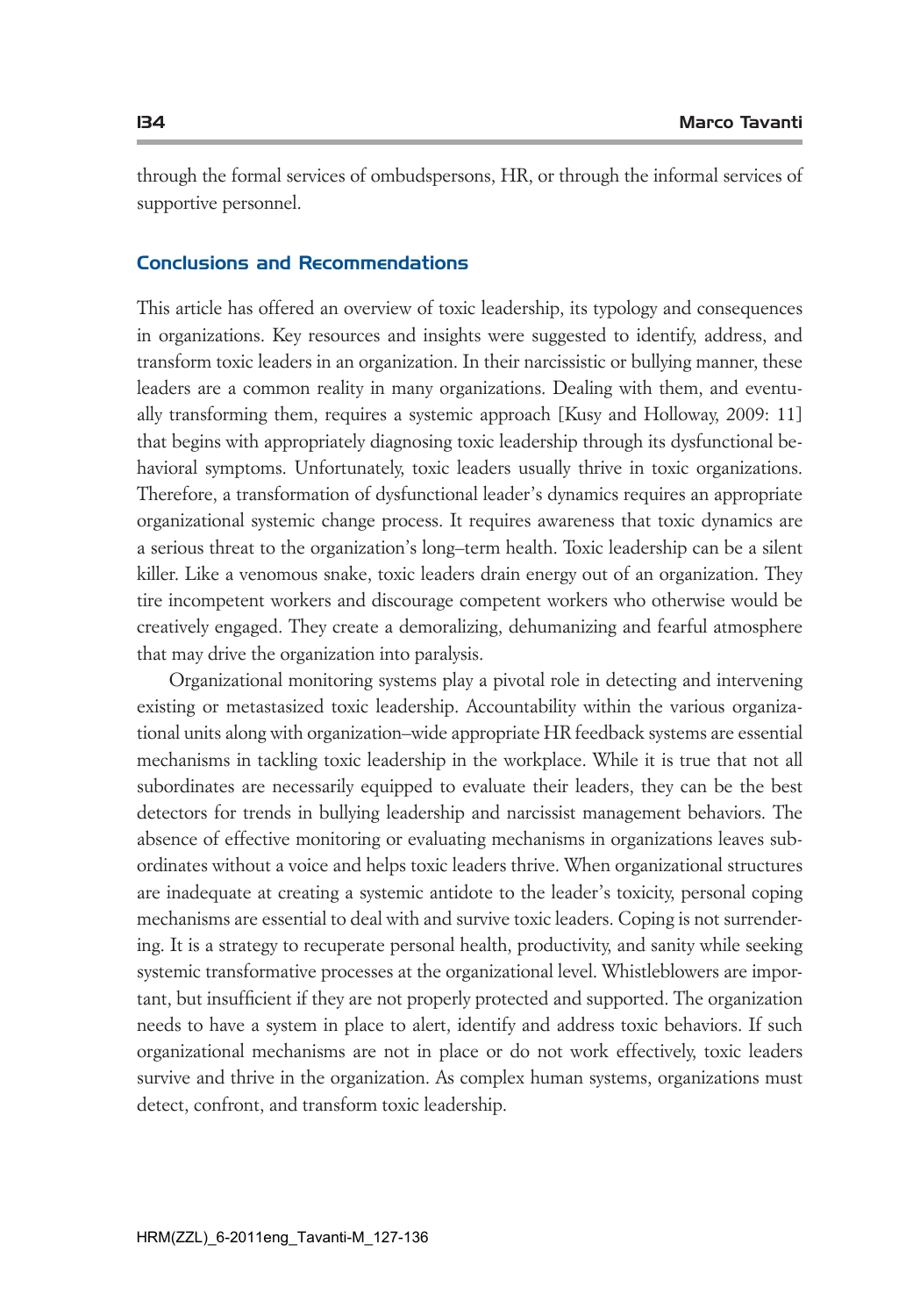#### **References**

*Branham, Leigh (2005), The 7 Hidden Reasons Employees Leave: How to Recognize the Subtle Signs and Act before It's Too Late, New York, American Management Association. Buckingham, Marcus and Coffman, Curt (1999), First, Break All the Rules: What the World's Greatest Managers Do Differently, New York, New York, Simon & Schuster. Edwards, Hazel and McGrath, Helen (2009), Difficult Personalities, Camberwell, Victoria, Penguin. Flynn, Gillian (1999), "Cover Story Package – Stop Toxic Managers before They Stop You!" Workforce, p. 40. Frost, Peter J. (2003), Toxic Emotions at Work: How Compassionate Managers Handle Pain and Conflict, Boston, Harvard Business School Press. Gangel, Kenneth O. (2008), Surviving Toxic Leaders: How to Work for Flawed People in Churches, Schools, and Christian Organizations, Eugene, Origon, Wipf & Stock. Glass, Paul Kenneth (2002), Managing Difficult Personalities in The Workplace: The Manager's Practical Guide, Waukesha, Wisconsin, Psychology for Business. Goldman, Alan (2009a), Destructive Leaders and Dysfunctional Organizations: A Therapeutic Approach, Cambridge, New York, Cambridge University Press. Goldman, Alan (2009b), Transforming Toxic Leaders, Stanford, California, Stanford Business Books, XXVI, 155 p. Goleman, Daniel, Boyatzis, Richard, and McKee, Annie (2001), "Primal Leadership: The Hidden Driver of Great Performance," Harvard Business Review, 79 (11), 42–51. Harvey, Michael et al. (2007), "A Bully as an Archetypal Destructive Leader," Journal of Leadership & Organizational Studies, 14 (2), 117–29. Hodson, Randy, Roscigno, Vincent, and Lopez, Steven (2006), "Chaos and the Abuse of Power," Work and Occupations, 33 (4), 382–416. Kusy, Mitchell and Holloway, Elizabeth (2009), Toxic Workplace! Managing Toxic Personalities and Their Systems of Power, San Francisco, Jossey–Bass. Lipman–Blumen, Jean (2005a), The Allure of Toxic Leaders: Why We Follow Destructive Bosses and Corrupt Politicians––And How We Can Survive Them, Oxford, New York, Oxford University Press. Lipman–Blumen, Jean (2005b), "Toxic Leadership: When Grand Illusions Masquerade as Noble Visions," Leader to Leader, 2005 (36), 29–36. Lubit, Roy H. (2004), Coping with Toxic Managers, Subordinates ––And Other Difficult People, NJ: FT Prentice Hall, Upper Saddle River. Niehus, Paul (2011), The Toxic Manager, Toowoomba, Queensland,: P. Niehus. Reed, George E. (2008), "Toxic Leadership," Military Review, July–August, 67–71. Schmidt, Andrew Alexander (2008), Development and Validation of the Toxic Leadership Scale, <http://hdl.handle.net/1903/8176>. Sue, Marsha Petrie (2007), Toxic People: Decontaminate Difficult People at Work without Using Weapons or Duct Tape, Hoboken, New Jersey, John Wiley & Sons. Sue, Marsha Petrie (2010), The Reactor Factor: How to Handle Difficult Work Situations without Going Nuclear, Hoboken, New Jersey, John Wiley & Sons. Sutton, Robert I. (2007), The No Asshole Rule: Building a Civilized Workplace and Surviving One that Isn't, New York: Warner Business Books. Tavanti, Marco (2008), "Transactional Leadership," in Antonio Marturano and Jonathan Gosling (Editors), Leadership: The Key Concepts, London, New York, Routledge, 160–70. Ury, William (1991), Getting Past No: Negotiating with Difficult People, New York: Bantam Books.*